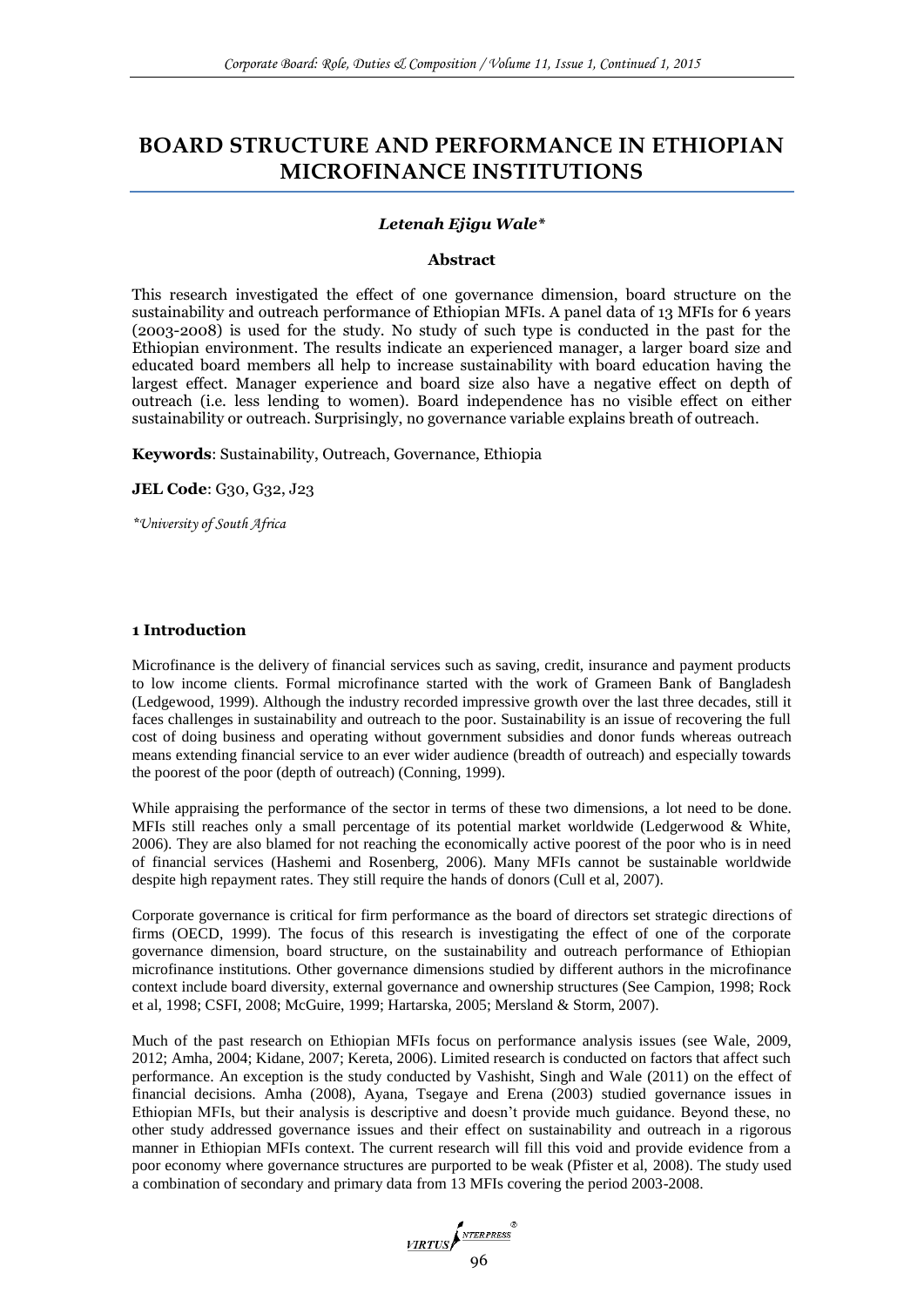The rest of the paper is organized as follows. Section two discusses the effect of board structure sourced from different studies. Section three describes the nature and source of data and the econometric approach followed. Section four discusses the descriptive and panel data results and discusses the findings in light of prior studies. The final section concludes the paper and suggests some direction for further research.

# **2 Review of literature**

Governance is defined as a system of check and balances whereby a board of directors is established to oversee the management of the MFI (Ledgewood, 1999; 111). Governance issues arise whenever all its principals don't manage the organization, or there is a majority-minority shareholding relationship whereby the majority shareholders tend to dominate the minority shareholders or abuse their rights (OECD, 1999). The problem many also arise if there is diffused ownership equity (Gillan et al, 2001). In a diffused ownership structure, there is no incentive for an individual owner to monitor corporate management.

The key mechanisms of effective governance are ownership (including institutional and managerial ownership), board and board structure (size and composition), CEO (manager) and director (board member) remuneration, auditing, information, and the market for corporate control (Keasey et al, 1997). But due to lack of proper data issues like managerial ownership, CEO remuneration, and auditing are not covered. The market for corporate control doesn't work for MFIs as they are not listed on stock exchanges and they are not aggressive profit seekers like corporation.

The current research focuses on the effect of board structure on sustainability and outreach. Some of the variables under this governance dimension include CEO-Chairman duality, CEO tenure, CEO experience and educational background, board size, board education, board independence, and internal auditor reporting structure. The effects of these variables are discussed in the coming sections. Furthermore, the discussion also includes the effect of some control variables such as lending method, MFIs age and size.

*CEO Chairman Duality:* There is a debate on whether the CEO should board chairman (CEO-chairman duality). Hermalin and Weisbach (1991) argue against this duality and are of the view that the chairmanship may give the CEO an opportunity to pursue his private interest. But others said the duality may be good for firm performance. It empowers the CEO to pursue projects that are deemed essential to the organization. On the empirical font, Buckley (1997) did not find that firms with a CEO-chairman split outperformed those with a CEO-chairman duality. In the microfinance industry, studies by Mersland and Storm (2007) and Coleman and Osei (2008) found a negative effect of CEO Chairman Duality on sustainability reaffirming the claim of Hermalin and Weisbach (1991).

*CEO Tenure:* this variable could have either a positive or negative effect on performance. On the positive side, a longer tenure gives managers an opportunity to pursue projects that are deemed to enhance firm value. Besides, when their tenure is long, CEOs want to leave a mark regarding performance. On the negative side, with longer tenure, CEO may be engaged in empire building strategies which may adversely affect firm performance. On the empirical front, Coleman and Osei (2008) in Ghanaian MFIs study found that a longer tenure helps to increase outreach, but adversely affect profitability.

*CEO Experience and Education:* A more experienced CEO is likely to bring better and more relevant information to the board's attention and this may increase financial performance. Furthermore, more experienced managers seem to be interested in lending to poorer borrowers (Hartarska, 2005). This implies that having an experienced manager is good for sustainability and depth of outreach. The literature doesn't say anything about the effect of manager's education, and it is difficult to suppose which goal (commercial or social goal) educated managers pursue.

*Board Size:* The effect of board size on financial performance is inconclusive. On the one hand a larger board may result a free ride problem in monitoring giving the CEO a freer position which in turn reduces financial performance (Yermack (1996). On the other hand, larger board may improve financial performance due to increased talent pool (Adams and Mehran, 2008). In a study of the microfinance sector, Hartarska (2005) found negative effect of board size on financial performance implying large board result in a free ride problem. Mersland and Storm (2007) found that large boards give small loans and hence improve depth of outreach.

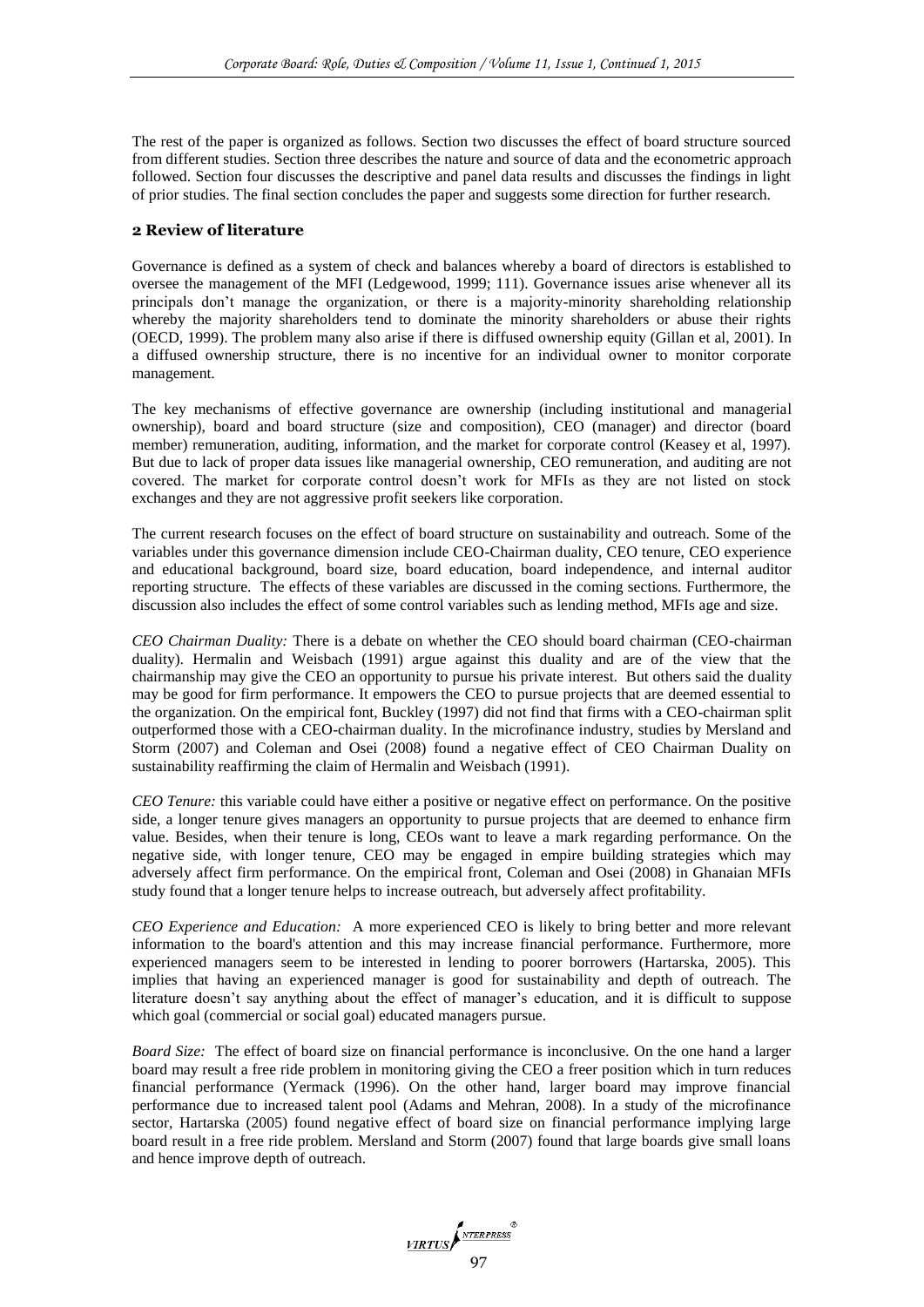*Board Members Education:* Coleman and Osei (2008) in their Ghanaian MFIs study found that educated board members helps to increase outreach but has negative effect on profitability. The negative effect on profits may be due to their non-business educational background. Otherwise, cetires paribus, more year of schooling is expected to raise profitability.

*Board Independence:* More independent directors (non-employees, not related to the company) are expected to act as better monitors and advisors and thus increase financial performance. But Fama (1980) and Hermalin and Weisbach, (2003) are of the view that the effect of board independence on performance is largely inconclusive.

*Internal Auditor:* The independence of the internal auditor may have a bearing on financial performance. Policy papers for MFIs stress the importance of internal audit and recommend that the internal auditor report directly to the board (Steinwand, 2000). Such an arrangement will help to increase financial performance (Mersland and Storm, 2007)

*Lending methods:* Group and individual lending methods are the two chiefly employed approaches to lending in MIFs. The literature document that group lending method reduces sustainability due to the high transaction costs nature of the lending method (Okumu, 2007; Mersland and Storm, 2007). But such lending approach is good to reach the poorest clients as the lender doesn't require physical collateral (Navajas et al, 2000; Mersland and Storm, 2007). Besides this lending approach is good to reach many numbers of clients at once and hence increasing the breadth of outreach (Mersland and Storm, 2007; Seibel and Parhusip, 1999)

*Age:* The age of the organization affects sustainability and outreach through accumulated experience from learning by doing, the development of operating systems, experience and training of staff and the level of scale attained (Okumu, 2007).

The effect of MFIs age on sustainability is mixed with Cull et al (2007) finding a positive effect whereas Mersland and Storm (2007) a negative effect. On outreach, MFIs age has a positive effect on breath of outreach. Loan size may also increase with age (Mersland and Storm, 2007). But increase in loan size with MFIs age may not be regarded as mission drift. Rather future loans may increase due to past successful repayment history of the client. Mission drift is rather a reorientation of MFIs strategy from poorer to wealthier clients (Cull et al, 2007).

*Size:* size is positively related to sustainability and this may be due to financial services delivered to larger group of clients or larger loan size (Bogan, 2008; Mersland & Storm, 2007; Cull et al, 2008). Size is positively related to breadth of outreach as the number of borrowers can itself be another measure of size (Bogan, 2008). The effect of size on depth of outreach is mixed with Hudon and Traca (2006) found negative relationship implying larger MFIs are pro-poor whereas Cull et al (2007) found positive relationship.

# **3 Data and methodology**

# *3.1 Data*

The data of this study is sourced from two areas. The sustainability and outreach data is sourced from the Microfinance Information eXchange (MIX) Market website (www.mixmarket.com) which is an organization dedicated to the dissemination of quality microfinance data worldwide. Such data pertains to 13 MFIs operating in Ethiopia for six years (from 2003-2008). Although there are close to 30 MFIs operating in the country, no much time series data is available for many of them and hence we used data for the 13 MFIs.

The governance data is collected using a questionnaire distributed to the CEO of MFIs. The data was collected while the CEOs came together to attend a national conference on microfinance development in Ethiopia. The conference was organized by the Association of Ethiopian Microfinance Institution (AEMFI) in the year 2010 at Dire Dawa, Ethiopia. I was one of the paper presenters in that conference and used the opportunity to collect the governance data from the CEOs without hassle. My physical presence there helped to clarify some of the questions to the CEOs at the time.

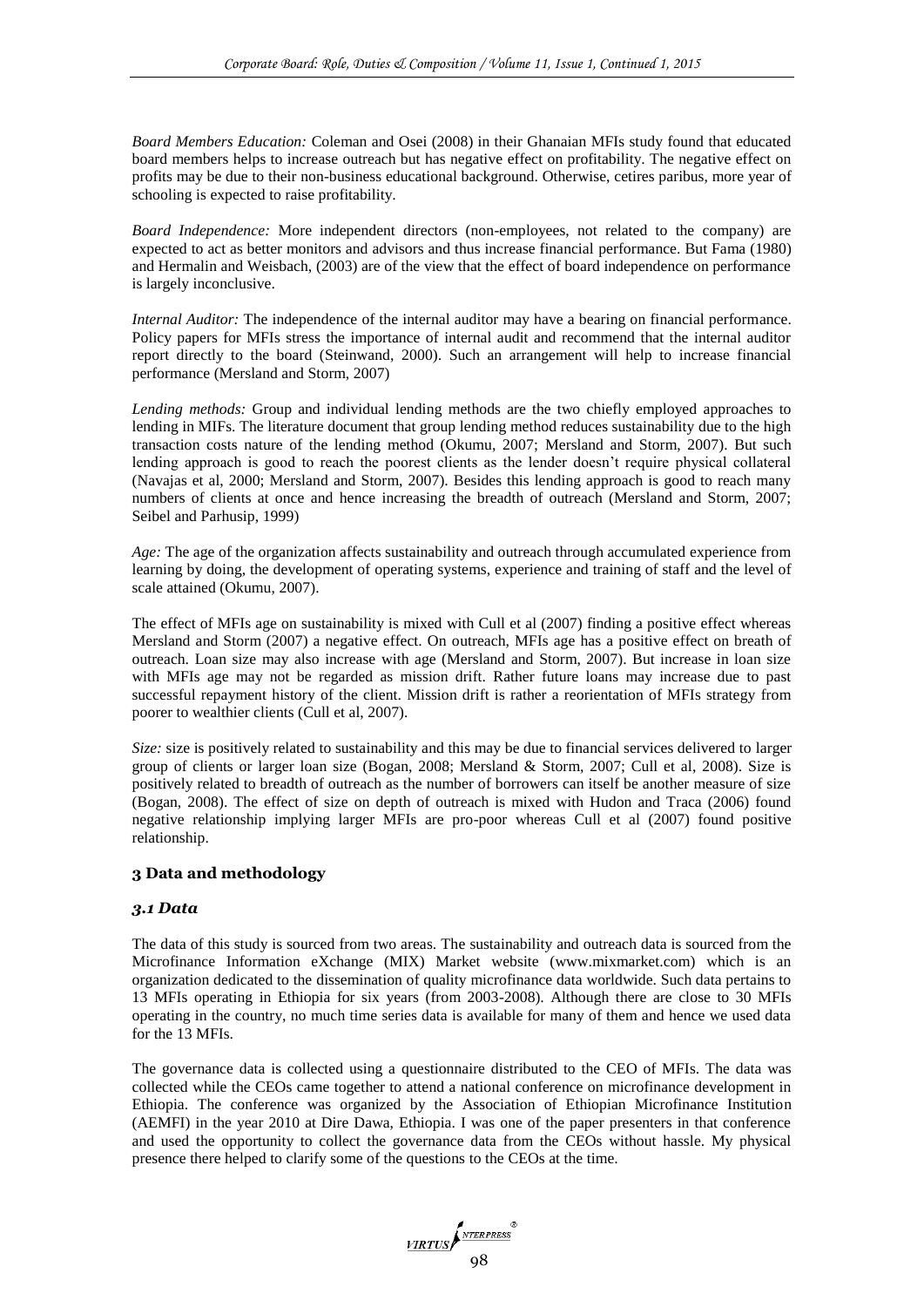The questionnaire was distributed to 30 CEOs out of which 19 returned the filled questionnaire (a response rate of 63%). The instrument was designed to capture governance dynamics in the six year period (2003-2008) but not much change is observed in these six years in the governance indicators. Since the two separate datasets need to be matched, the final useable sample of the governance data is reduced to 13 MFIs, although response was available from 19 MFIs. After accounting for missing values, the final data used for regression analysis is 53 MFIs-year observations with the average number of MFIs 10 and the average number of time series 5.3 years.

#### *3.2 The econometric model*

Consistent with the model used by Mersland and Storm (2007) and Hartarska (2005) the static panel data model is used in governance regression. The basic two-way panel data model looks like as follows (Gujarati, 2004):

$$
OSS_{it} = \alpha + \beta_i BS_{it} + \beta_j C_{it} + \mu_i + \gamma_t + \varepsilon_{it}
$$
 (1)

$$
InBorrower_{it} = \alpha + \beta_i BS_{it} + \beta_j C_{it} + \mu_i + \gamma_t + \varepsilon_{it}
$$
 (2)

$$
lnAvLnSz_{it} = \alpha + \beta_i BS_{it} + \beta_j C_{it} + \mu_i + \gamma_t + \varepsilon_{it}
$$
 (3)

$$
LnWomen = \alpha + \beta_i BS_{it} + \beta_j C_{it} + \mu_i + \gamma_t + \varepsilon_{it}
$$
\n(4)

*OSS* is operational self sufficiency, a sustainability indicator and measured by the ratio of financial revenue to the sum of financial expense, net loan loss provision expense, and operating expense. Financial Self Sufficiency (FFS) which is a sustainability measure adjusted for subsides was initially proposed to be used. But such data is not available from the MIX data source. Additionally Return on Assets (ROA) was another sustainability measure used in the literature. But it is not used in the analysis because the data was not normally distributed even after log transformation. *Borrower* is the number of borrowers, a breath of outreach indicator. *AvLnSz* is average loan size, measured as the ratio of adjusted gross loan portfolio to adjusted number of active borrowers. It is a depth of outreach indicator with smaller loans indicating better depth of outreach to the poorest. *Women* is the proportion of women borrowers, a depth of outreach indicator with higher proportion of women borrowers indicate better depth of outreach to the poorest. All these measures are from MIX (2008) benchmark reports.

*BS* is Board structure, a governance indicator. This construct is composed of the following variables: *manager experience* measured in number of years, *manager education* measured as completing either BA or MA educational level, *board size* measured in number of board members, *board education* measured as the proportion of board members having university degree, *board independence* measured as the proportion of management in the board of directors and *internal auditor* measured as a dummy variable of whether the internal auditor reports directly to the board.

*C* is control variables including *lending methods* measured as the proportion of loan disbursed through group lending methods, *MFI age* measured in number of years and *MFI size* measured in assets.  $\mu_i$  is time-invariant unobserved heterogeneity for MFI *i*.  $\gamma_t$  is time dummies to check the dynamics in sustainability and outreach, the base period being 2003.  $\varepsilon_{ii}$  is time varying error term for MFI *i* in period *t* which is assumed to be identically and independently distributed (i.j.d.) with a zero mean under both the random and fixed effect models. In addition in random effect model the,  $\mu_i$  is also assumed to be i.i.d.

Some pre and post estimation tests of OLS assumptions drawn from the econometrics literature (Gujarati, 2004) are checked. From the pre-estimation tests the following checks are made: the normality of the dependent variables, multicollinearity of regressors, and Hausman test for the selection of fixed vs. random effect. From post-estimation tests, the normality of residuals and zero mean of residuals are checked.

Regarding normality of the dependent variables, only OSS is normal on level form. The number of borrowers, average loan size and the percentage of women borrowers are used in the log form. Regarding multicollieanrity, only the age of the MFI has high VIF  $(>10)$  and dropped from all specifications. But there are some other variables dropped from some specifications or all specifications due to their own reasons. For instance, the variables board education, board independence and internal auditor are dropped

$$
\underbrace{\text{VRTUS}}_{\text{0.2}}
$$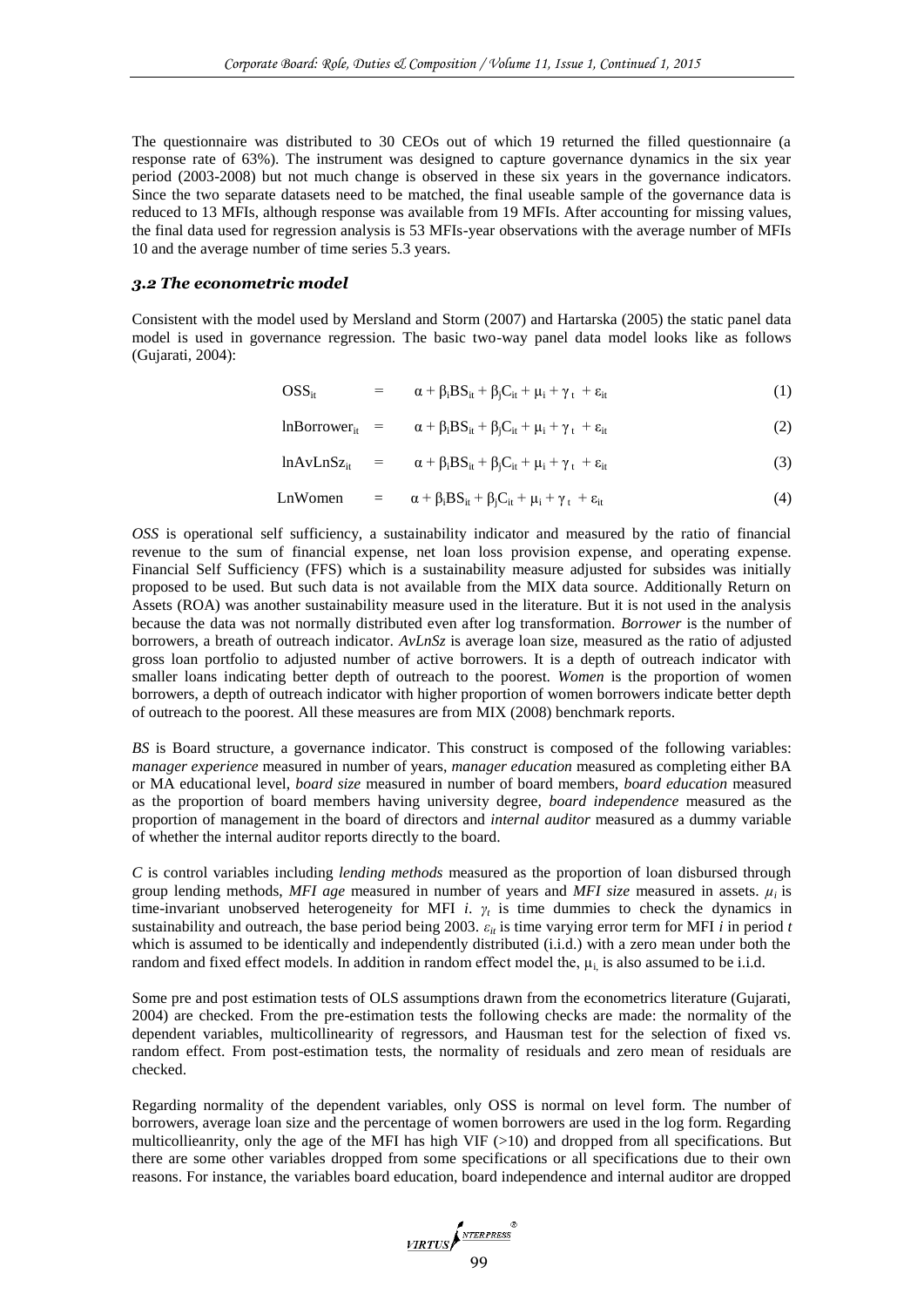from the outreach specification due to their time invariant nature and a fixed effect estimation (to be explained later). In other cases, CEO Chairman Duality and CEO tenure are dropped from all specifications due to insufficient variation in the data. The firm size measured by assets is also dropped from the borrowers' regression due to the high correlation between the two variables which shadows the explanatory power of the main governance variables.

Hausman test for the selection of fixed and random effect models result in many type of specification. For OSS regression, the pooled OLS is appropriate. But the fixed effect model becomes proper for borrower, average loan size and women regressions. The appropriateness of the pooled OLS model in OSS specification shows that there are no omitted variables which are time-invariant and MFI specific. Loosely it can be said that board structure variables reasonably explain variation in OSS. But there still may be time varying omitted variables from the model. In the outreach specification the fixed effect is proper. This tells the presence of omitted variables which are time invariant and MFIs specific. Furthermore, these omitted variables in turn are correlated with board structure.

The joint significance of time dummies is checked and the result shows the time dummies are jointly significant, although not individually significant. This result indicates the superiority of two-way panel data models rather than one-way models.

For the problem of hetrosedasticity and intra-class autocorrelation of the error terms, we used clusterrobust standard errors (Cameroun and Trivedi, 2009). Although the governance indicators are suspected to be endogenous, no formal test is conducted due to lack of proper guidance on the literature on the type of endogenous, predetermined and exogenous variables in the structural equation. Furthermore, there are no valid instruments suggested in the literature.

# **4 Results and discussion**

#### *4.1 Summary statistics*

The summary statistics are discussed under two parts. The first section deals with the summary statistics of sustainability and outreach variables and control variables whereas the second part deals with the summary statistics of board structure variables.

| <b>Variables</b> | N  | Mean    | SD<br>Min |        | Max     | CV   |  |
|------------------|----|---------|-----------|--------|---------|------|--|
| <b>OSS</b>       | 57 | 130%    | 54%       | 15%    | 232%    | 0.42 |  |
| <b>Borrowers</b> | 59 | 120.227 | 184.021   | 434    | 710,576 | 1.53 |  |
| AvLnSz           | 59 | \$129   | \$65      | \$32   | \$314   | 0.5  |  |
| Women            | 56 | 54%     | 21\%      | 15%    | 93%     | 0.39 |  |
| Group Loan       | 64 | 85%     | 19%       | 30%    | 100%    | 0.22 |  |
| Age              | 59 |         |           | 3      | 11      | 0.29 |  |
| <b>Size</b>      | 59 | \$26.6m | \$49m     | \$0.1m | \$198m  | 1.84 |  |

**Table 1.** Descriptive Statistics of Sustainability and Outreach indicators and control variables

Note: CV stands for coefficient of variation which is the ratio of standard deviation to mean.

*Operational Self Sufficiency (OSS):* The average OSS is 130% denoting a typical MFI is operationally self-sufficient. But there are MFIs which have an OSS as low as 15% and as high as 232%. The maximum figure is a very promising result and is probably registered by the purely commercial large MFIs. The coefficient of variation (0.42) is low indicating more similarity in Ethiopian MFIs sustainability figures.

*Borrowers:* The average numbers of borrowers is 120,227. There are wide swings in this variables with some MFIs serving as low as 434 borrowers and others serving as high as 710,576 borrowers. Besides, the coefficient of variation (1.53) is high indicating Ethiopian MFIs show more variability in number of borrowers as compared to other outreach and sustainability indicators.

*Average Loan Size:* The average loan size is \$129 with the minimum being \$32 and maximum \$314. The coefficient of variation (0.5) is low and indicates more similarity in loan size among MFIs.

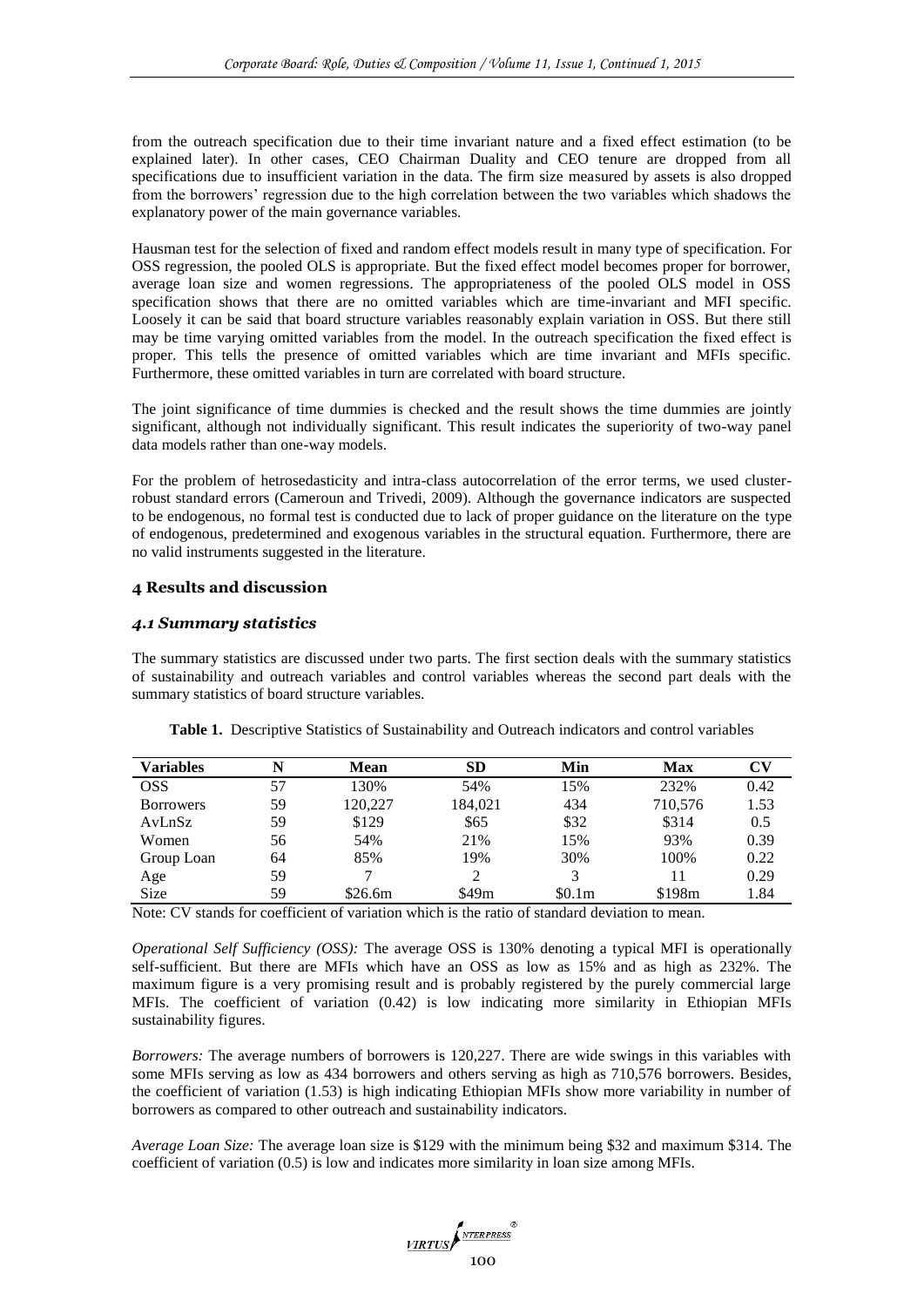*Women Borrowers Served:* The average percentage of women borrowers served is 54%. Some MFI have as high as 93% women clients whereas others have a meager 15% women client. The coefficient of variation (0.39) is low indicating Ethiopian MFIs are more similar in their orientation towards serving women borrowers.

*Group Loan:* In the surveyed MFIs 85% of the loan is disbursed through the group lending methodology. Thus this lending method is considered dominant. On the variation of the lending methods used, some MFIs disburse only 30% of their loan using group lending methods and other fully (100%) disburse loans using this method.

*Age:* The sample MFIs has an average age of 7 years in the year 2008. The youngest MFIs have 3 years age and the oldest have an age of 11 years.

*Size:* The sample MFIs has mean assets of \$26.6 million with the minimum \$100,000 and maximum \$198 million. The coefficient of variation (1.84) is the largest from all variables. This tells that Ethiopian MFIs shows huge variations in terms of number of borrowers and asset which are all a measure of size.

In the next section, we discuss the summary statistics of board structure variables. Some of the variables are continuous whereas others are dummy. Hence the statistics differ by the type of variable measurement.

| <b>Variable</b>                   |    | <b>Mean</b> (Mode)        | <b>SD</b> | Min  | Max | $\mathbf{C}\mathbf{V}$ |
|-----------------------------------|----|---------------------------|-----------|------|-----|------------------------|
| CEO-Chairman Duality <sup>+</sup> |    | 97% (No duality)          |           |      |     |                        |
| $CEO$ Tenure <sup>+</sup>         | 58 | 76% (No specified tenure) |           |      |     |                        |
| Manager experience*<br>62<br>8    |    |                           | 5         |      | 20  | 0.6                    |
| Manager Education <sup>+</sup>    | 63 | $52\%(BA)$                |           |      |     |                        |
| Board size*<br>64<br>6            |    |                           |           | 3    | 9   | 0.2                    |
| Board Education*<br>64<br>86%     |    | 30%                       | 0%        | 100% | 0.4 |                        |
| Board independence*<br>3%<br>64   |    |                           | 6%        | 0%   | 20% | 2                      |
| Internal Auditor <sup>+</sup>     | 64 | 61% (Not independent)     |           |      |     |                        |
| Regional Dummy <sup>+</sup>       | 64 | 59% (Oromia), 21% (AA)    |           |      |     |                        |

**Table 2.** Descriptive Statistics of Board structure variables

Note: \*continuous variables; <sup>+</sup>dummy variables; CV stands for coefficient of variation which is the ratio of standard deviation to mean.

*CEO-Chairman Duality:*The survey result shows there is no CEO Chairman Duality in Ethiopian MFIs governance system. The National Bank of Ethiopia prohibits such practice. This is in contrary to the practice of some firms in developed nation which allows the CEO to be a board chairman. The CEO-Chairman split is a positive move towards effective governance. The board chairman, by virtue of the power vested in it, can divert the decision making process to his own preference and benefit. This in turn will adversely affect effective governance and firm performance.

*CEO Tenure:* It is found that in many of the Ethiopian MFIs (76%), there is no specified tenure for the CEO in the incorporation documents. This result clearly indicates that the governance system is completely weak in this dimension. Lack of CEO tenure will lead empire building and rent seeking behavior. Few respondents said that some years (like 3, 5 and 10) are specified as the limit of CEO tenure. Even if such terms are set, they may not be practically implemented for various reasons. In general, the governance system is considered as weak in this variable.

*Manager Experience:* The average experience of managers is 8 years and there is wide variation in the data as there are managers with 1 years' experience and as high as 20 years. But it is felt as reasonably good.

*Manager Education:* In the sample MFIs an almost equal proportion of Bachelor degree and Master's Degree holders CEOs are found. Given the educational opportunities available in the country, the academic status achieved by the CEOs is reasonably sufficient. But it is recommended that BA holders need to upgrade their academic status in the future.

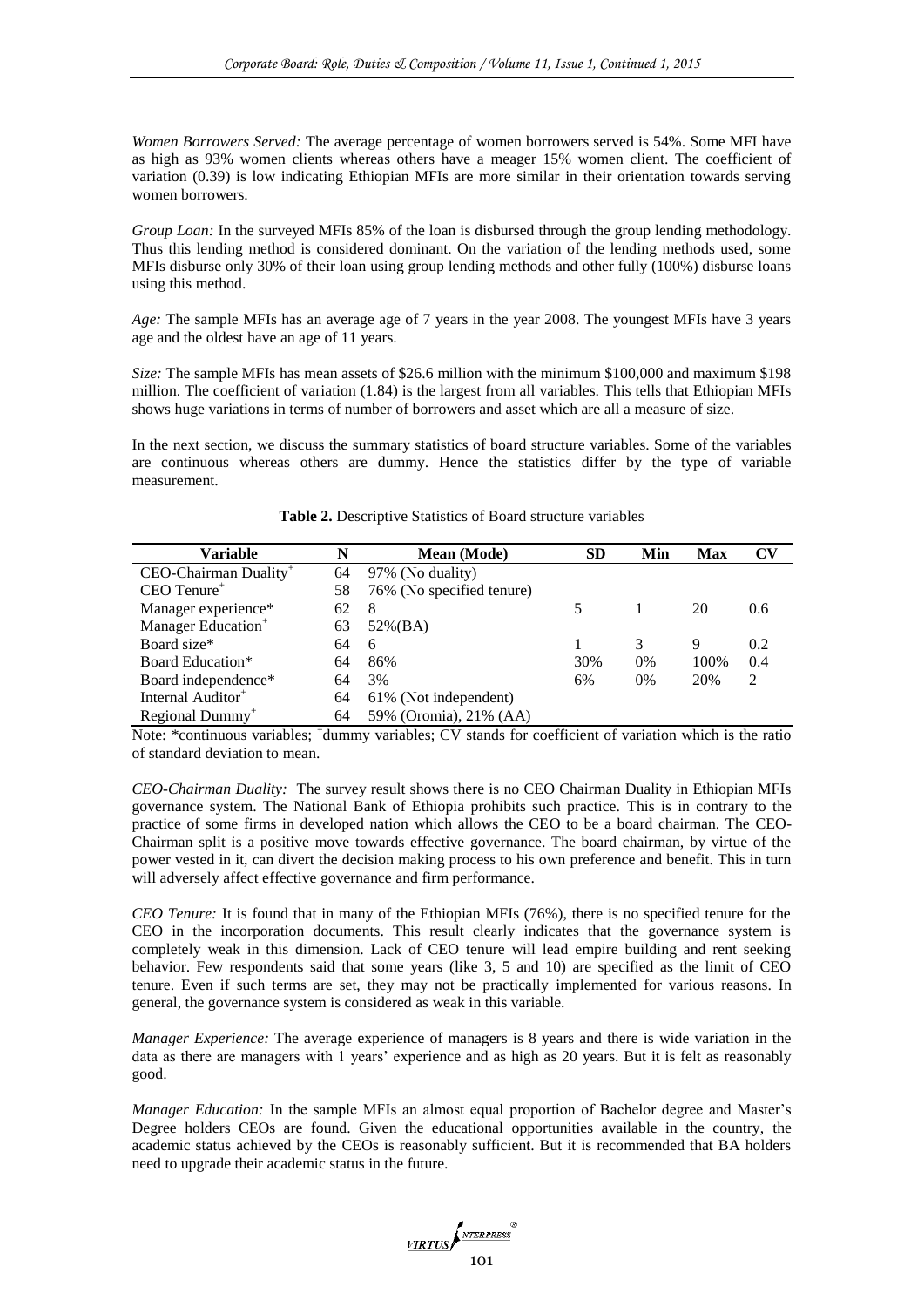*Board Size:* The average number of board members is 6 and the minimum 3 maximum 9. The board size is marginally lower as compared to the Council of Microfinance Equity Funds (CMEFs) recommendation of 7-9 board (Mersland and Storm, 2007). Small boards have the advantage of reaching consensus easily in board meeting and no free ride in monitoring. But they may be highly influenced by the CEO. Furthermore, with limited talent pool ideas may not be viewed from different perspectives.

*Board Education:* 86% (5 out of 6) board members have university education which is a good outcome. However, besides attaining a certain educational level, the field of specialization of board members may matter as the study by Coleman and Oesi (2008) suggest. Since MFIs is poverty lending in a modern banking context, it requires good background in fields such as accounting, finance, economics, and sociology. We didn't address the effect of board members educational background and the issue is suggested for future research.

*Board Independence:* Board independence is measured by the proportion of insiders (part of the management) in the board and the result shows that out of the average 6 board members, there is no insider in the board (3%). This is a good governance practice, although there are some authors who argue that management representation on the board should be high to pursue projects deemed worthwhile for the institution.

Even if insiders are not preferred on MFIs board, the CEO will be present in board meetings. He/she will not having voting power and will be there primarily to clarify some doubts to board members. If most of the board decisions are reached by consensus rather than votes, which are normally the case in passive boards, still the non-voting and smart CEO may influence the decision of board members profoundly. So, future research should also look at the decision making styles of the board (consensus vs. voting) to verify whether the board is independent in the strict sense of the term.

*Internal Audit:* It is found that a larger proportion of Ethiopian MFIs (61%) either don't have an internal auditor or even if they have, he/she reports to the management rather than to the board of directors. This is a bad governance indicator and need to be corrected in the future.

*Regional Dummy:* The region with which the MFIs dominantly work is another question forwarded to the CEOs. Even if the operation of the large government owned MFIs is region specific, other private players have branches in different regional states. Thus asking a question regarding the MFIs dominant region of operation is important to know the regional distribution of MFIs and the driver behind this. It is found that most of the sample MFIs dominantly work in the Oromia regional state (59% or 8 MFIs) followed by the Addis Ababa City Administration (21% or 3 MFIs). Other regional states like Amhara, Tigray and Southern Nations, Nationalities and Peoples Region (SNNPR) have few number of (a maximum of two) microfinance players.

The dominance of Oromia regional state and Addis Ababa city administration can be a research issue. Particularly the economic, political and social environments with which microfinance institutions flourish has been studied. For instance Vanroose (2008) found that MFIs flourish in countries where the level of international support is high and in densely populated regions. Although it requires a formal study, these factors may be behind the higher development of MFIs in these two regions as opposed to others.

# *4.2 Econometric results*

As explained in the econometric model section, different models are estimated for different dependent variables. The pooled OLS model is estimated for the OSS regression and the fixed effect model is estimated for all outreach variables. Besides all models are estimated using cluster-robust standard errors to mitigate the problem of hetrosedasticity and intra-class autocorrelation of the error terms. The model adequacy statistics shows that all the included variables jointly explain the measures of sustainability and outreach (the F statistics is significant). The  $R^2$  values for OSS regression are high whereas it is too low for average loan size and women borrowers' regression. The  $R<sup>2</sup>$  for borrower regression is amazingly zero indicating no variable explain the variation in borrowers. This calls for a search for proper determinants of breadth of outreach. Year dummies were included in the model. They are jointly significant but not individually significant.

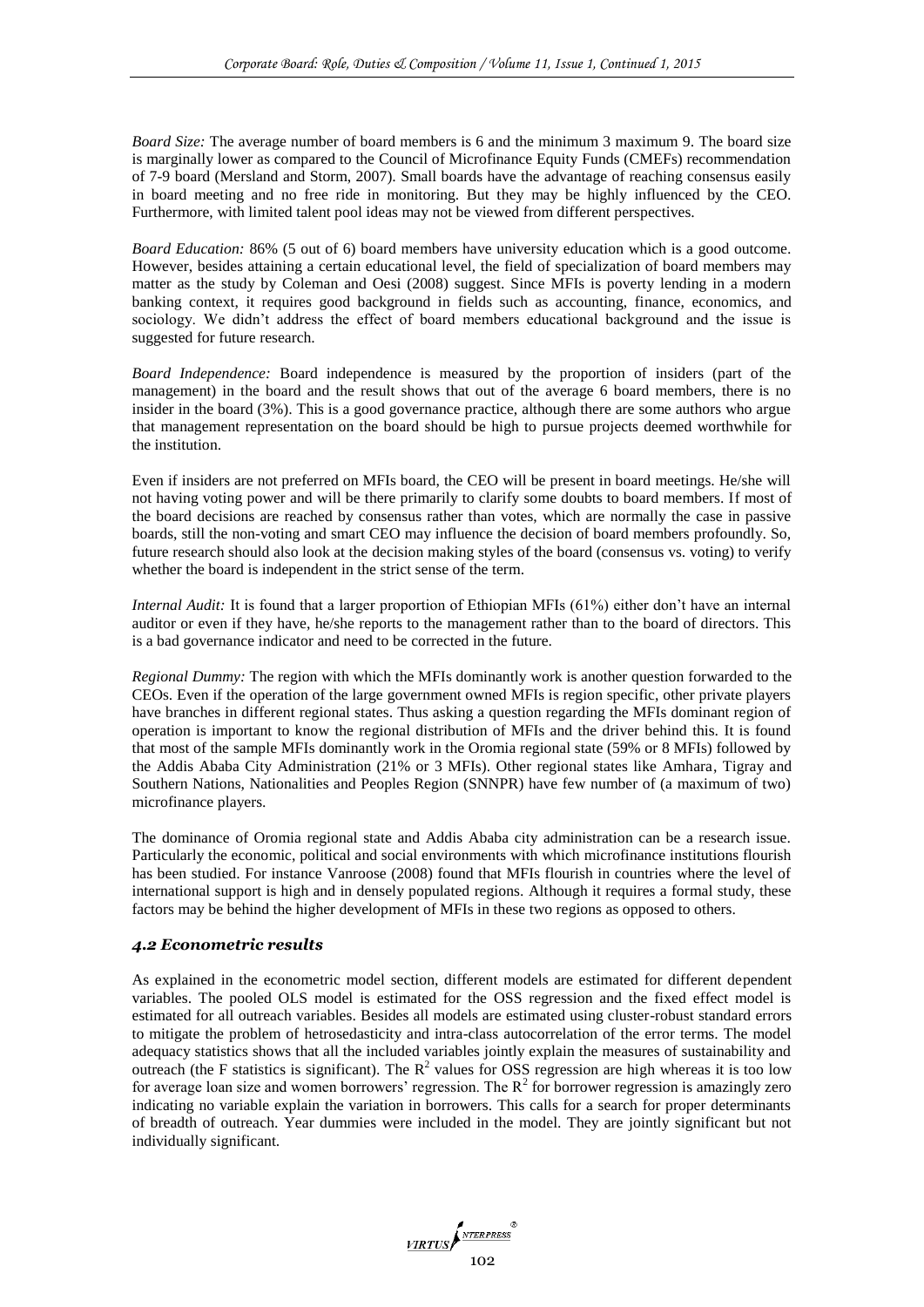|                                   | <b>Coefficients</b> |                        |          |           | <b>P</b> values |                 |           |           |
|-----------------------------------|---------------------|------------------------|----------|-----------|-----------------|-----------------|-----------|-----------|
| <b>Variable</b>                   | <b>OSS</b>          | <b>Borrower AvLnS2</b> |          | Women     | <b>OSS</b>      | <b>Borrower</b> | AvLnSz    | Women     |
| CEO-Chairman                      |                     |                        |          |           |                 |                 |           |           |
| Duality                           |                     |                        |          |           |                 |                 |           |           |
| <b>CEO</b> Tenure                 |                     |                        |          |           |                 |                 |           |           |
| Manager experience                | 0.03                | 0.004                  | $-0.001$ | $-0.06$   | $0.007**$       | 0.740           | 0.860     | $0.000**$ |
| <b>Manager Education</b>          | $-0.2$              | 0.04                   | 0.01     | $-0.13$   | 0.187           | 0.663           | 0.891     | 0.470     |
| Board size                        | 0.08                | 0.003                  | $-0.03$  | $-0.06$   | $0.022**$       | 0.904           | 0.144     | $0.020**$ |
| <b>Board Education</b>            | 0.34                |                        |          |           | $0.008**$       |                 |           |           |
| Board independence                | 1.78                |                        |          |           | 0.09            |                 |           |           |
| Internal Auditor                  | $-0.25$             |                        |          |           | $0.034**$       |                 |           |           |
| Group loan                        | $-0.0003$           | $-0.008$               | 0.0008   | $-0.0004$ | 0.924           | 0.15            | $0.000**$ | 0.759     |
| LnAge                             |                     |                        |          |           |                 |                 |           |           |
| Lnassets                          | 0.211               |                        | 0.21     | $-0.148$  | $0.001**$       |                 | 0.328     | 0.651     |
| Const.                            | $-2.6$              | $-0.82$                | 0.83     | 2.17      | 0.006           | 0.803           | 0.785     | 0.654     |
| $\overline{R^2}$                  |                     |                        |          |           | 0.82            | 0.00            | 0.36      | 0.20      |
| F                                 |                     |                        |          |           | 3200            | 4122            | 3264      | 1203      |
| P>F                               |                     |                        |          |           | 0.000           | 0.000           | 0.000     | 0.000     |
| $N = 10$ ; T= 5.3; N <sub>1</sub> |                     |                        |          |           |                 |                 |           |           |
| $= 53$                            |                     |                        |          |           |                 |                 |           |           |

**Table 3.** The effect of board structure on sustainability and outreach

\*\*values significant at 5%. Year dummies were included in the model; they are jointly significant but not individually significant.

*Manager's Experience and Education:* An experienced manager increases the MFIs OSS positively. One year of additional experience is associated with a 3% increase in OSS. This finding tells the obvious result that experience is a valuable asset that should be looked by employers when hiring CEOs. Such result is consistent with Hartarska (2005) who was of the view that a more experienced manager brings more relevant information to the board's attention and as a result improves financial performance.

We also found that more experienced managers lend less to women. Overtime, there seems a drift from the original mission of lending to women. This result is inconsistent to Hartarska (2005) who found experienced managers lend more to the poor. Such contradictions may be the result of different development trajectories of the MFI sector in different regions. Some MFIs may start with a social mission and drift later to commercial goals and others may go in a reverse direction. Finally manager experience has no significant effect on breath of outreach. The overall picture is that experienced mangers focus more towards commercial rather than social goals.

Manager's education has no visible effect on either sustainability or outreach performance. This may be due to little variation in the variables itself, little knowledge difference between MA and BA holders (i.e. education doesn't matter as such) or education may matter but other factors such as bad working environment impair the effectiveness of MA holders relative to BA.

*Board Size:* We found that increasing board size increase financial performance. Adding one more board member increase OSS by 8% which is even greater than the effect of one year of additional experience of managers (3%). Such result may be due to large boards increasing the talent pool of the board. The result is in contrast with Hartarska (2005) who found large boards reduce financial performance. Her result may be attributed to the free ride problem of large boards. In Ethiopia since the board size of 6 members is marginally lower than the international recommended 7-9 board members, adding an additional board member brings more talent and increase financial performance.

On depth of outreach, we found that larger boards lend less to women. This result is again inconsistent with that of Mersland and Storm (2007) who found larger board extend small loans. We don't found any significant effect of board size on breadth of outreach. In general the result seemed to show that large boards are more commercial oriented to the ignorant of social goals.

*Board Education:* We found board education has a larger effect on increasing OSS (34% which is even higher than the effect of manager experience and board size reported earlier). In contrast, board education

 $\frac{\text{VIRTUS}}{\text{103}}$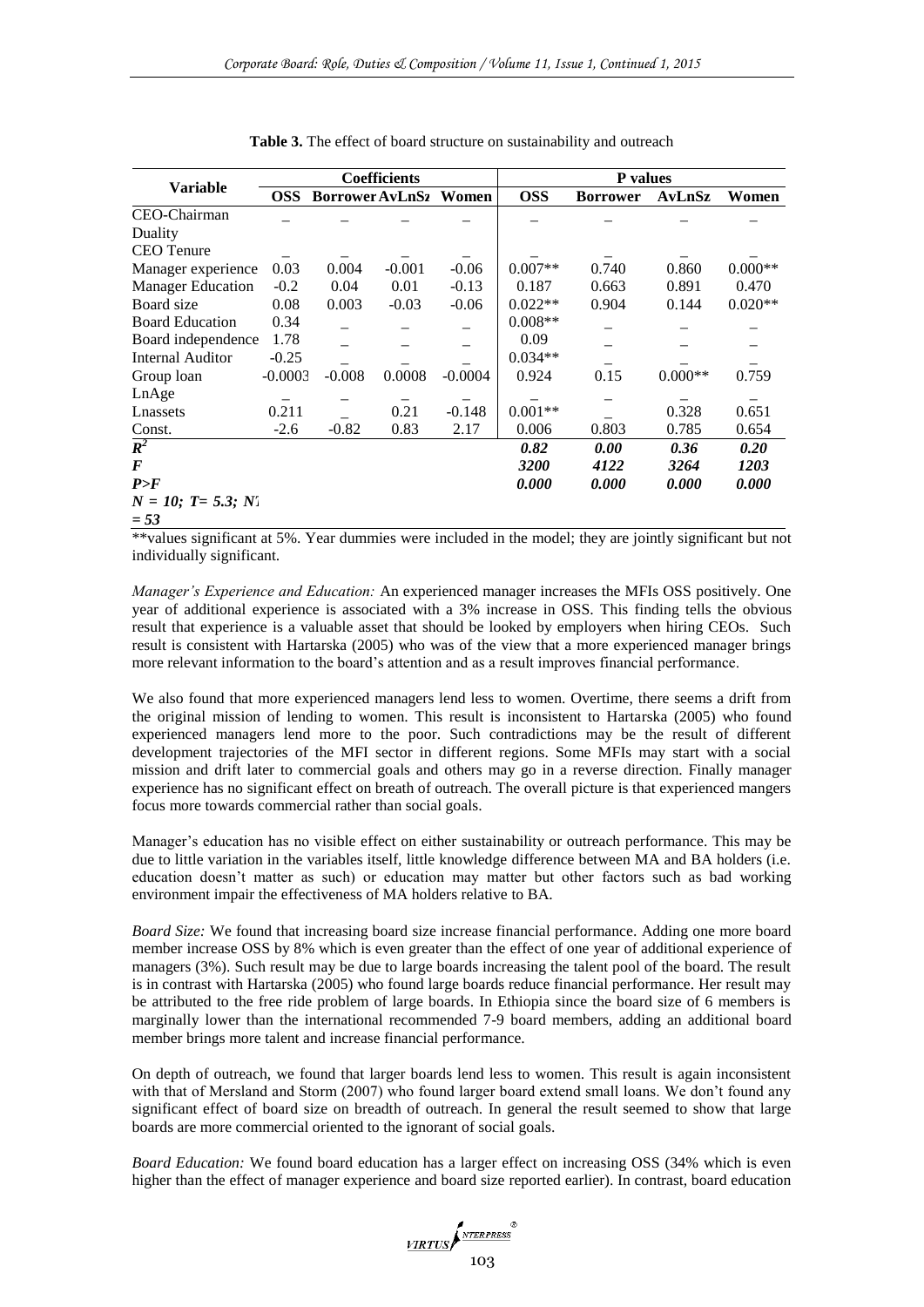has no visible effect on outreach (both breadth and depth of outreach). The no effect on breath of outreach is inconsistent with the study by Coleman and Osei (2008) who found a positive effect. The puzzling issue is with no effect on either breath or depth of outreach, how board education will positively affect OSS? Strategies like interest rate policies, cost management and others may be used by the educated board members to enhance OSS.

*Board Independence:* We don't find any visible effect of board independence (measured by the proportion of management in the board) on either sustainability or outreach dimensions. It was expected that less independent boards reduce financial performance as managers may act against the interest of shareholders. But this doesn't hold and the result may be attributed to low variation in the variable itself. From the descriptive statistics section, we deduce that there is no management representation in the board and only the CEO may be there in board meetings to clarify doubts. This little variation of the variable may be one explanation. On the broad literature, the effect of board independence on firm performance is largely inconclusive (Fama, 1980; Hermalin and Weisbach, 2003) and our result seems in line with this.

*Internal Auditor:* We found that independent internal auditors that report directly to the board reduce financial performance which is not as such a sensible finding. This variable also has no noticeable effect on outreach indicators.

*Group Loan:* We found group lending methodology reduces OSS and this may be due the high transaction cost nature of the lending approach. This result is consistent with Okumu (2007) and Mersland and Storm (2007). The effect of this variable on outreach indicators is quite opposite to the literature and don't give much sense.

*Age:* Since this variable is dropped from all specifications, due to multicollineaity, nothing can be said.

*Size:* Our result indicates that large MFIs have better financial performance as measured by OSS. They do so by extending large loans which is a lower depth of outreach and extending credit to large number of borrowers. This is a classic commercial strategy followed by the large MFIs. Such result is consistent with the finding in Cull et al (2007) and Bogan (2008).

# **5 Concluding remarks**

In this research, we investigated the effect of one governance dimension, board structure, on the sustainability and outreach performance of Ethiopian MFIs. A panel data of 13 MFIs for 6 years (2003- 2008) is used for the study. No study of such type is conducted in the past for the Ethiopian environment. The study extends some global studies like Mersland and Storm (2007) and Haratarska (2005) in a one country and unique context.

Some of the descriptive statistics results are illuminating by their own. Starting from the good sides, the managers' experience in the sector is fairly good, managers' educational level is fair considering the educational opportunities available in the country, most board members have university degree, the board is independent as insiders' representation is nil and there is no CEO Chairman duality on the board. But there are some bad signals that need to be corrected. These include lower board size, no specified tenure for CEOs and an internal audit department that is not independent from the management.

Coming to the panel data result, many of the variables are either dropped or become insignificant and this is attributed to low variation in the data rather than genuine reasons. Furthermore, the insufficient variation arises due to the one country nature of the data where governance systems are uniform and the NBE regulations need to be strictly followed by the MFIs. Cross country research with different governance mode may illuminate more light on the effect of many variables.

Despite such limitations, some interesting findings are observed from the panel data models results. An experienced manager, a larger board size and educated board members all help to increase financial performance with board education having the largest effect from all. The first two variables also have a negative effect on depth of outreach. They lend less to women. In general, it can be said that more experienced manager and a larger board are more commercial oriented in their lending approaches. These three variables have no magnificent effect on breath of outreach. Board independence has no visible effect on either sustainability or outreach. From the overall result it can be inferred that most variables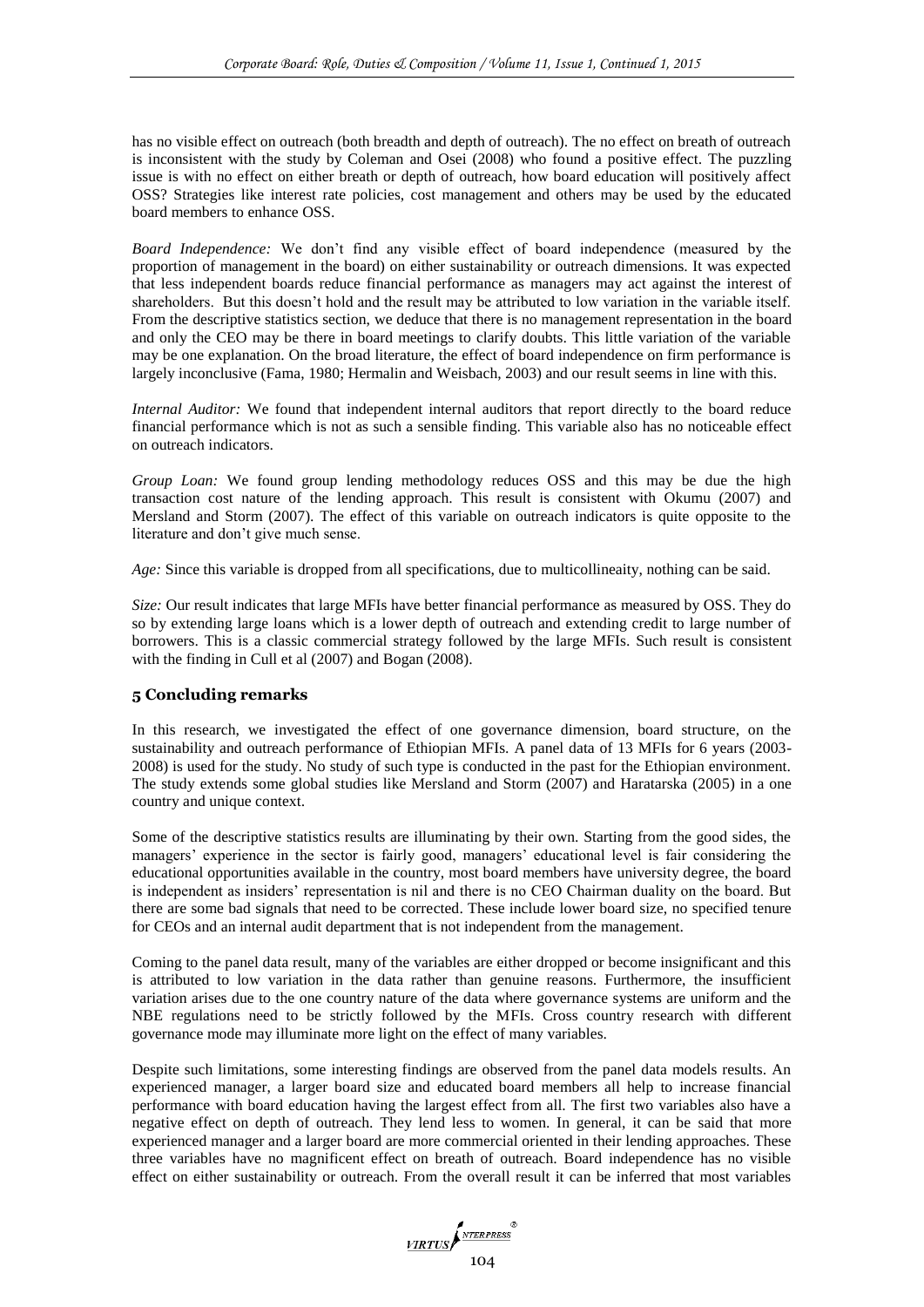have an effect on sustainability and not on outreach. Specifically no governance variable explains breath of outreach. This tells us the determinants of sustainability and outreach are different and different conceptual framework need to be used.

Although some visible findings are reported, there are more issues to be investigated by further researchers. Cross-country research with large sample size needs to be conducted to get more varied governance data. The following additional variables need to be considered in the model: education background of board members, the presence and role of audit and other committees of the board and the decision making model of the board (consensus versus vote). Endogenity of the governance variables need to be addressed by some form of instrumental variable regression such as the Arellano-Bond difference GMM estimators.

# **References**

- 1. Adams, R.B. and Mehran, H. (2008) Corporate Performance Board Structure and their determinant in the banking industry, FRB of New York Staff Report No 330.
- 2. Amha, W. (2004) Managing growth of microfinance institutions: Balancing Sustainability and reaching large number of clients in Ethiopia. *Ethiopian Journal of Economics*. 13(2). p. 61-101
- 3. Amha, W. (2008) corporate governance of deposit taking MFIs, AEMFI Occasional Paper No 23, Addis Ababa.
- 4. Ayana, I., Tsegaye, T., Erena, E. (2003) Governance and ownership structure of Microfinance institutions in Ethiopia, AEMFI Occasional Paper No 8, Addis Ababa.
- 5. Bogan, V. (2008) Microfinance Institutions: Does Capital Structure Matter, Cornell University
- 6. Buckley, G. (1997) Microfinance in Africa: Is it either the problem or the solution. *World Development*. 25 (7). p. 1081-1093
- 7. Cameroun, A.C. & Trivedi, P.K. (2009), *Microeconometrics using Stata*, Stata Press, Texas
- 8. Campion, A. (1998) Current governance practices of microfinance institutions. Occasional Paper No. 3, The Microfinance Network, Washington, DC.
- 9. Coleman, A.K. and Osei, K.A (2008) Outreach and Profitability of Microfinance Institutions: the role of governance. *Journal of Economic Studies*. 35(3). p. 236-248
- 10. Conning, J. (1999) Outreach, Sustainability and Leverage in monitored and peer-monitored lending. *Journal of Development Economics*. 60(1999). p. 51-77
- 11. CSFI (2008) Microfinance banana skins- Risk in a booming industry. Centre for the Study of Financial Innovation: New York.
- 12. Cull, R., DemigÄuc-Kunt. A., Morduch, J. (2007). Financial performance and outreach: A global analysis of leading microbanks. *Economic Journal.* 117(517). p.107-133.
- 13. Fama, E.F. (1980) Agency problem and the theory of the firm. *Journal of Political Economy*. 88(2). p.288-307
- 14. Gillian, S.L and Starks, L.T (2003) Corporate Governance, corporate ownership and the Role of Institutional Investors a global perspective, Weinberg Center for Corporate Governance Working Paper No. 2003-01
- 15. Gujarati, D.N. (2004) *Basic Econometrics*, Fourth edition, Tata McGraw Hill
- 16. Hartarska, V (2005). Governance and performance of microfinance institutions in Central and Eastern Europe and the newly independent states. *World Development*. 33(10).p. 1627- 1648.
- 17. Hashemi, S. and Rosenberg, R. (2006) Graduating the poorest in to microfinance: Linking safety nets and financial services, CGAP Focus Note 34
- 18. Hermalin, B and Weisbach M. (1991) The effects of board composition and directors incentives on firm performance. *Financial Management*. 20(4).p.101-112
- 19. Hudon, M. and Traca, D.(2006) Subsidies and Sustainability in Microfinance, Solvay Business School Working Paper, WP-CEB 06-020
- 20. Keasey, K., Thmopson, S. and Write, M. (1997) *Corporate governance: Economic and Financial Issues*, Oxford University Press
- 21. Kereta, B. (2007) Outreach and Financial performance analysis of Microfinance Institutions in Ethiopia, African Economic Conference, Addis Ababa.
- 22. Kidane, A.(2007) Outreach and Sustainability of the Amhara Credit and Saving Institutions (ACSI) Ethiopia, MA thesis, Norwegian University of Life Sciences.
- 23. Ledgerwood, J. and White, V. (2006) *Transforming Microfinance institutions: Providing full financial service to the poor*, The World Bank, Washington DC
- 24. Ledgerwood, J. (1999), *Sustainable Banking with the Poor Microfinance Handbook: An Institutional and Financial Perspective*, the World Bank, Washington, DC.
- 25. McGuire, P. B. (1999). Policy and regulation for sustainable microfinance: country experiences in Asia. *Journal of International Development*. 11(5). p. 717–729.
- 26. Mersland, R. and Storm, R.O. (2009) Performance and governance in Microfinance Institutions. *Journal of Banking and Finance*. 33(4). p. 662-669.
- 27. MIX (2008) *Benchmark reports*, Washington DC.